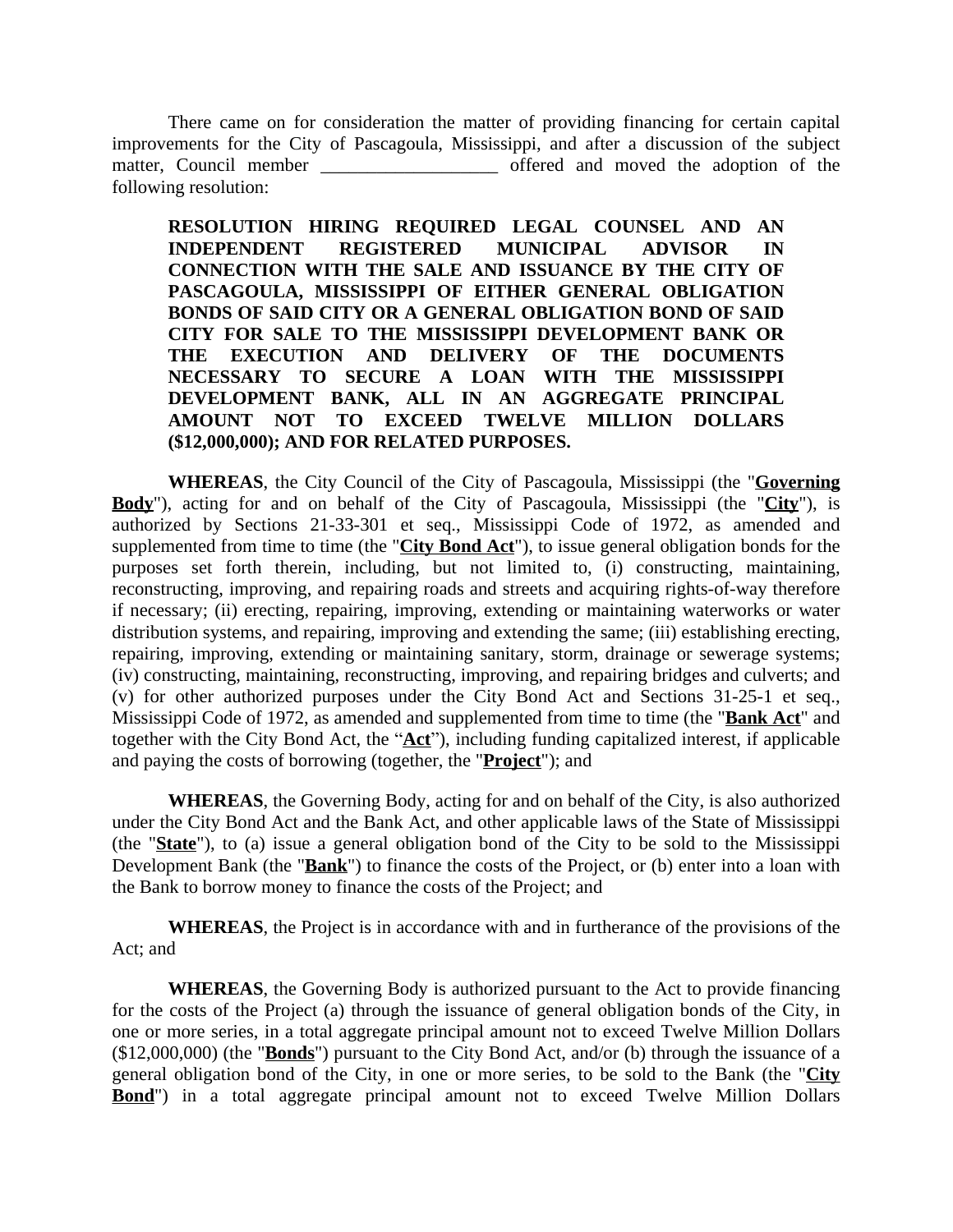(\$12,000,000) pursuant to the Act, and/or (c) by entering into a loan with the Bank to borrow money from the Bank in a total principal amount not to exceed Twelve Million Dollars (\$12,000,000) (the "**Loan**") pursuant to the Act; and

**WHEREAS**, in connection with the execution and delivery of the documentation necessary to secure the Loan and/or the sale and issuance of the Bonds and/or the City Bond, the Governing Body now desires to hire the required legal counsel and an independent registered municipal advisor.

## **NOW, THEREFORE, BE IT RESOLVED BY THE GOVERNING BODY, ACTING FOR AND ON BEHALF OF THE CITY, AS FOLLOWS:**

**SECTION 1.** The Governing Body, acting for and on behalf of the City, does hereby find and determine that it is necessary and advisable for the City to hire the required legal counsel and an independent registered municipal advisor in connection with (a) the issuance and sale of the Bonds pursuant to the City Bond Act, (b) the issuance and sale of the City Bond to the Bank pursuant to the Act, or (c) entering into the Loan with the Bank pursuant to the Act to borrow money from the Bank.

**SECTION 2.** Butler Snow LLP, Ridgeland, Mississippi, is hereby selected to serve as bond counsel (the "**Bond Counsel**") to the City and Bryan, Nelson, Schroeder, Castigliola & Banahan, PLLC, Pascagoula, Mississippi, as City Counsel, in connection with the sale and issuance of the Bonds, the City Bond and/or the Loan. The Mayor or the City Manager of the City, acting for and on behalf of the City, is hereby authorized and directed to execute and deliver the engagement letter of Bond Counsel attached hereto as **Exhibit A.**

**SECTION 3.** Government Consultants, Inc., Madison, Mississippi, is hereby selected to serve as Independent Registered Municipal Advisor (the "**Municipal Advisor**") to the City in connection with the sale and issuance of the Bonds, the City Bond and/or the Loan. The Mayor or City Manager of the City, acting for and on behalf of the City, is hereby authorized and directed to execute and deliver the Independent Registered Municipal Advisor disclosure letter of the Municipal Advisor attached hereto as **Exhibit B**.

**SECTION 4.** If any one or more of the provisions of this resolution shall for any reason be held to be illegal or invalid, such illegality or invalidity shall not affect any of the other provisions of this resolution, but this resolution shall be construed and enforced as if such illegal or invalid provision or provisions had not been contained herein.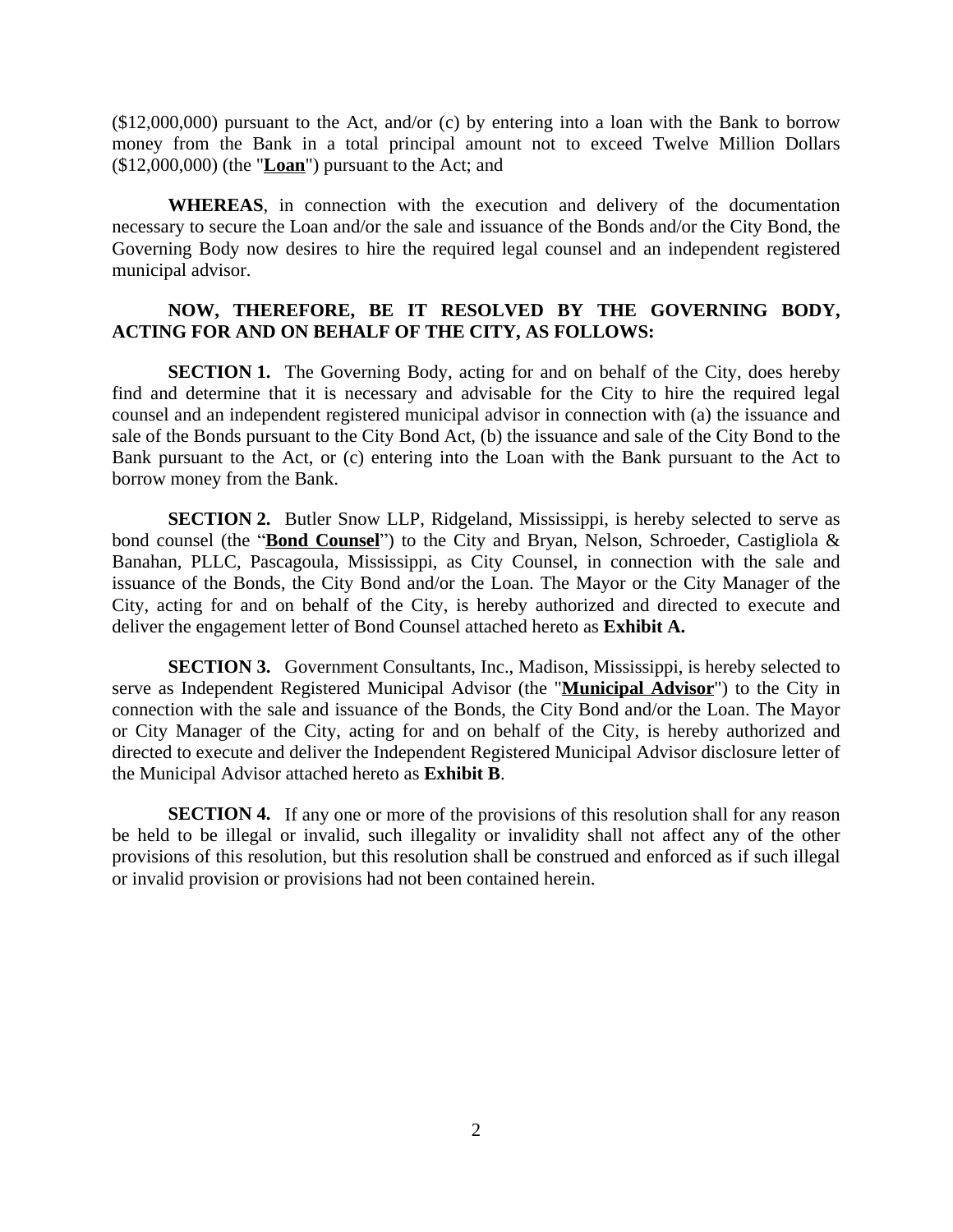Council member \_\_\_\_\_\_\_\_\_\_\_\_\_\_\_\_\_\_\_\_\_\_ seconded the motion to adopt the foregoing resolution and the same being put to a roll call vote, the result was as follows:

YEAS: NAYS:

The motion having received the affirmative vote of a majority of the members present, the Mayor declared the motion carried and the resolution adopted this, the \_\_\_\_ day of April 2022.

> \_\_\_\_\_\_\_\_\_\_\_\_\_\_\_\_\_\_\_\_\_\_\_\_\_\_\_\_\_\_ Dr. Jay Willis, Mayor

ATTEST:

\_\_\_\_\_\_\_\_\_\_\_\_\_\_\_\_\_\_\_\_\_\_\_\_\_\_\_\_\_\_ Karen Kennedy, City Clerk

(SEAL)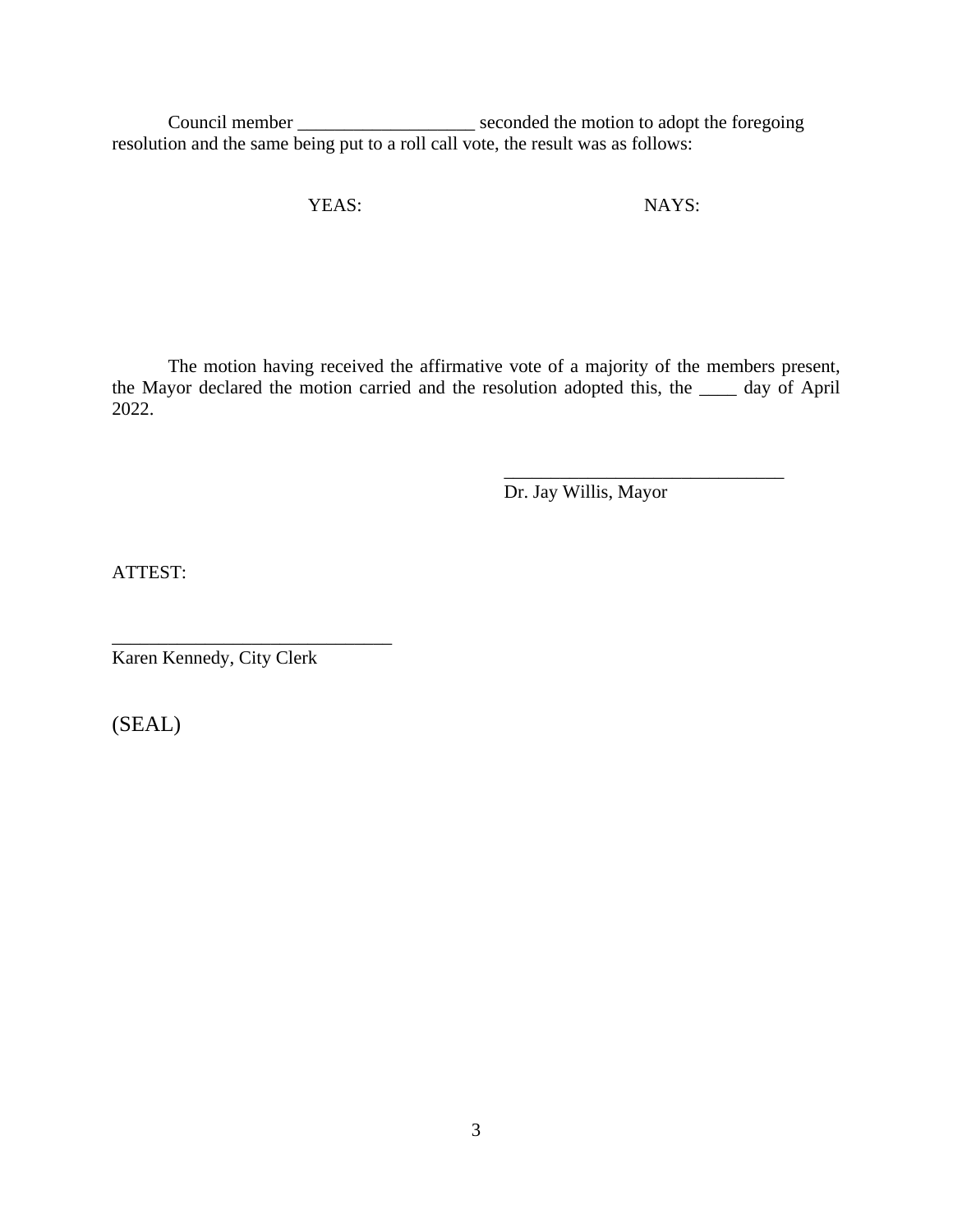## **EXHIBIT A**

**BOND COUNSEL ENGAGEMENT LETTER**